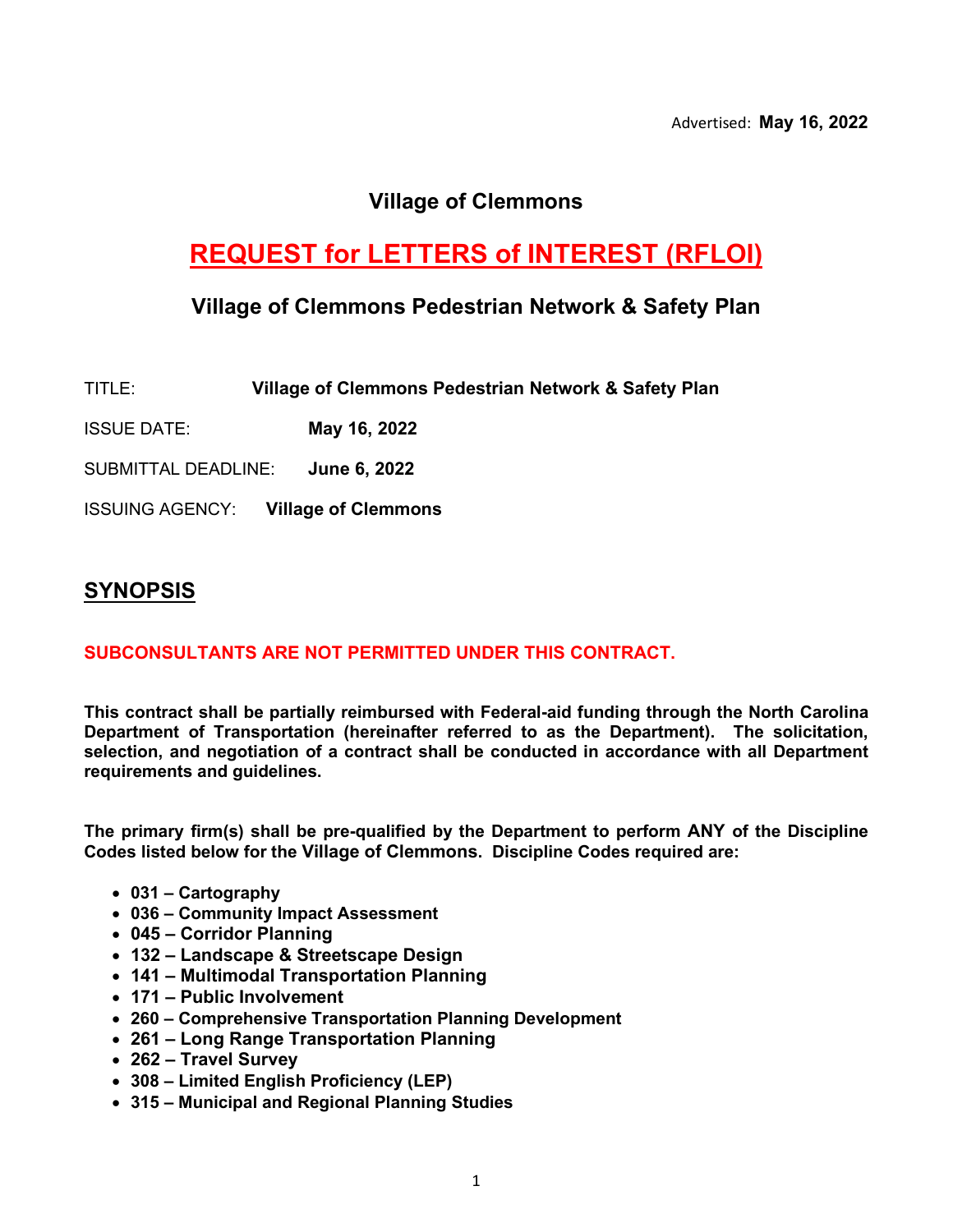- **410 – Multimodal Connectivity Planning**
- **498 – Public involvement in the transit/transportation planning process**

**WORK CODES for each primary firm(s) SHALL be listed on the respective RS-2 FORMS (see section 'SUBMISSION ORGANIZATION AND INFORMATION REQUIREMENTS').**

This RFLOI is to solicit responses (LETTERS of INTEREST, or LOIs) from qualified firms to provide professional consulting services to:

#### **PROPOSED CONTRACT SCOPE SUMMARY**

The Village of Clemmons has identified the need to conduct a planning study to evaluate transportation improvements that will address pedestrian travel, access, and safety.

The consultant will work with Village staff to produce a pedestrian plan and report for the municipality. Electronic LOIs should be submitted in .pdf format using software such as Adobe, CutePDF PDF Writer, Docudesk deskPDF, etc.

LOIs SHALL be received **ELECTRONICALLY no later than 5:00 PM on June 6, 2022.**

#### **The address for electronic deliveries is: nasser@clemmons.org**

#### **LOIs received after this deadline will not be considered.**

Except as provided below any firm wishing to be considered must be properly registered with the Office of the Secretary of State and with the North Carolina Board of Examiners for Engineers and Surveyors. Any firm proposing to use corporate subsidiaries or subcontractors must include a statement that these companies are properly registered with the North Carolina Board of Examiners for Engineers and Surveyors and/or the NC Board for Licensing of Geologists. The Engineers performing the work and in responsible charge of the work must be registered Professional Engineers in the State of North Carolina and must have a good ethical and professional standing. It will be the responsibility of the selected private firm to verify the registration of any corporate subsidiary or subcontractor prior to submitting a Letter of Interest. Firms which are not providing engineering services need not be registered with the North Carolina Board of Examiners for Engineers and Surveyors. Some of the services being solicited may not require a license. It is the responsibility of each firm to adhere to all laws of the State of North Carolina.

The firm must have the financial ability to undertake the work and assume the liability. The selected firm(s) will be required to furnish proof of Professional Liability insurance coverage in the minimum amount of \$1,000,000.00. The firm(s) must have an adequate accounting system to identify costs chargeable to the project.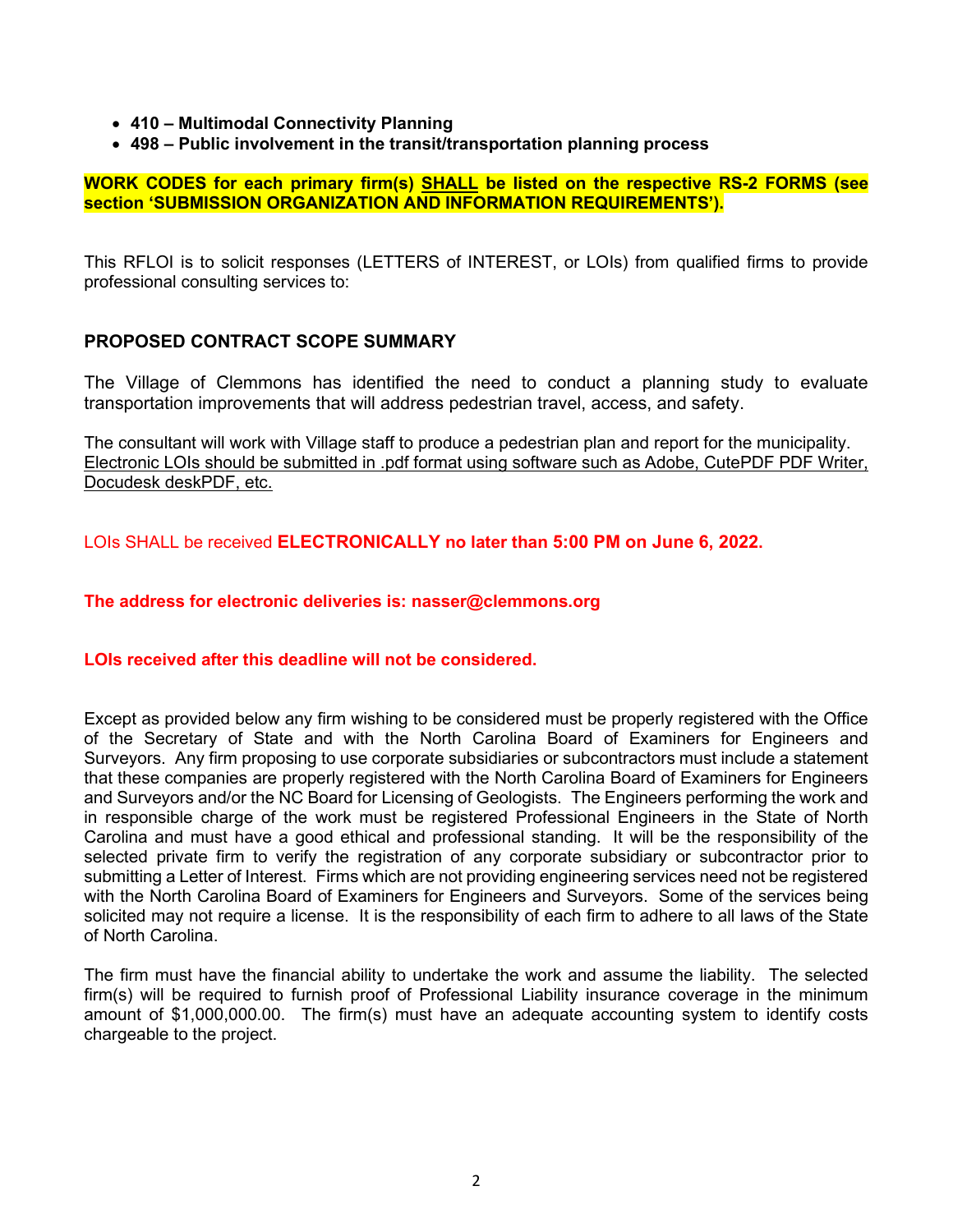# **SCOPE OF WORK**

The **Village of Clemmons** is soliciting proposals for the services of a firm/team for the development of a Pedestrian Plan.

The Village of Clemmons seeks a firm for the development of a Pedestrian Plan that will provide an overview of existing conditions and recommend plans and policies to better the existing network all based from stakeholder feedback. The Village anticipates a nine (9) month timeline for the following scope of services. The Village anticipates that there may be alternative solutions that would achieve the Village's goal for this project and would accept proposals that contain modified or alternative scope of service elements provided the modifications meet the nine (9) month timeline. It is expected that the content of the pedestrian plan be in line with content standards for pedestrian network plans per NCDOT Multimodal Planning Guidelines.

#### 1) Project Management

Consultant will manage all technical aspects of the plan. The consultant will also provide email reports twice monthly to the Village project manager on the project schedule as well as summaries of activities, progress, and obstacles.

#### 2) Public and Stakeholder Engagement

The Village encourages creative public involvement proposals that will result in meaningful input from a range of stakeholders including residents, businesses, institutions, agencies, students, and community organizations. Strategies should be designed to engage a broad and diverse audience. Five-year estimates data profile from the 2020 American Community Survey indicates that 12.2% of the population speak a language other than English at home with Spanish composing 5.3% out of the aforementioned percentage; it is imperative that the consultant have the resources to include non-English speaking citizens in their outreach.

The consultant should develop an outreach strategy that includes the following:

- With assistance from Village of Clemmons Planning Staff, form and assemble a Steering Committee for thestudy.
- Up to four (4) meetings of the Steering Committee to be held during the study process to help develop the vision, goals, and objectives, review key community activity centers and destinations, review draft project selection methodology, and provide feedback regarding the planned public engagement approaches.
- Hold stakeholder interviews with representatives of 3-10 key local and regional government departments, state agencies and (potentially) non-profits that support and participate in implementation of multimodal transportation projects to better understand existing policies and processes and how those impact multimodal improvements implementation over time.
- Prepare a Public Engagement Plan including the Equity Engagement Plan elements to reach the traditionally underserved community groups through engaging with local community leaders, small focus groups and other initiatives.
	- o The Public Engagement Plan will explain the overall strategy for targeting outreach efforts to and engaging priority communities. The plan must be approved by Village of Clemmons Planning staff.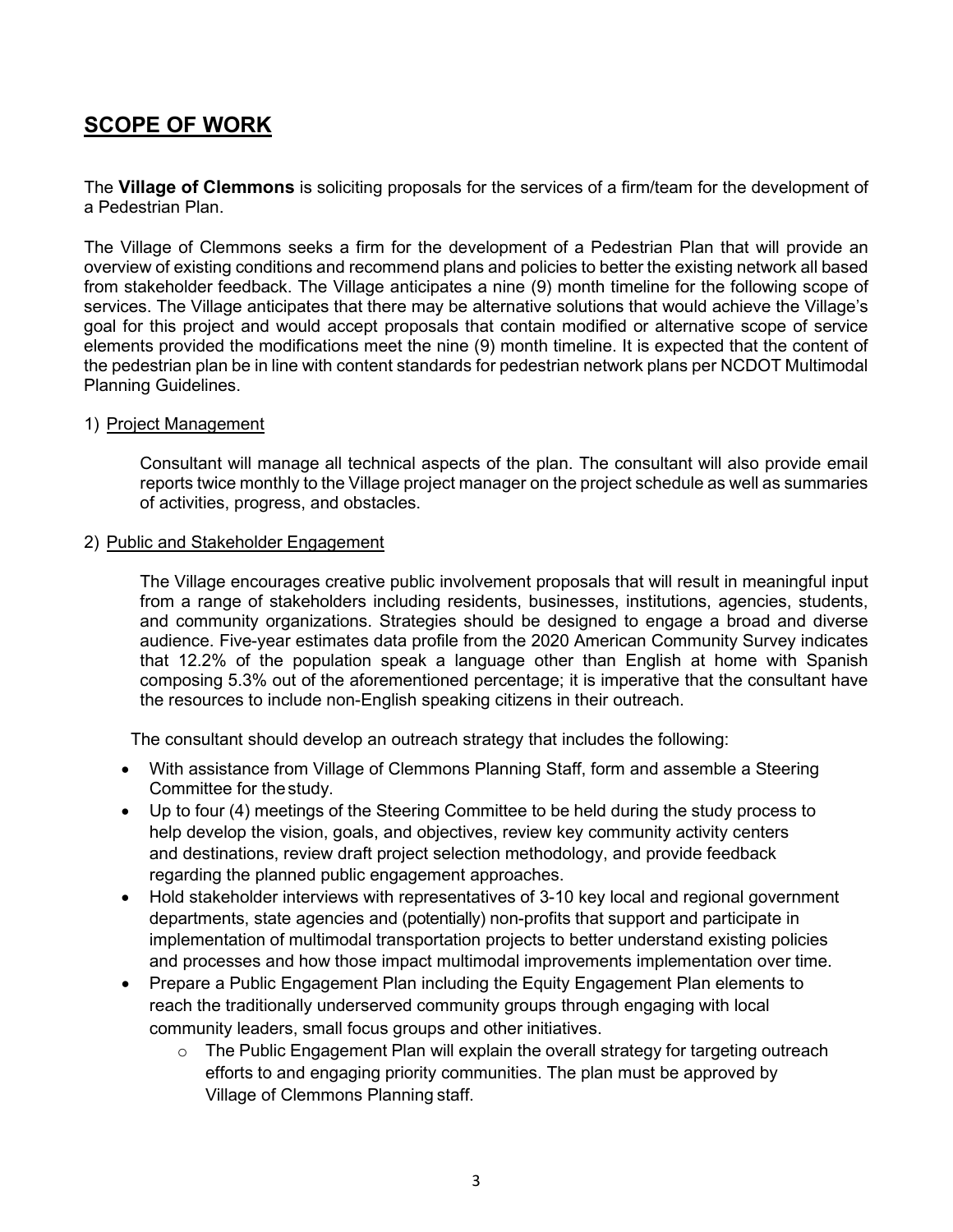- $\circ$  Because traditional public engagement efforts (surveys, public meetings, etc.) are not necessarily the best way to reach traditionally underserved community groups, Village of Clemmons Planning Staff supports more targeted efforts, such as community organized/led focus groups, the use of incentive stipends for community organizers to hold small meetings, and 'meetings-in-a-box'.
- Hold two (2) public engagement meetings in virtual or in-person format to review existing conditions findings and draft recommendations.
- Conduct two (2) surveys to solicit feedback from the public regarding community priorities and draft recommendations.
- Provide a summary of public input from the steering committee, public comment/outreach efforts and focus groups.
- Summarize public and stakeholder engagement results as part of final report.
- Presentation of findings and recommendations at two (2) meetings of local elected and appointed bodies, the time and location of which will be determined by Village Planning Staff.

### 3) Current Conditions Report

- Provide an overview of the community (demographics, physical characteristics, transportation network, etc.), community concerns/needs/priorities, and analysis of local pedestrian crash data.
- Assess current conditions for pedestrians within the local transportation system, including existing on and off-street pedestrian networks and facilities, as well as the overall transportation network. Identify any issues with current connectivity, problematic street crossings/intersections, maintenance issues, safety hazards and deficiencies such as gaps/hazards/natural or man-made barriers/substandard design/etc.
- Describe current walking rates (generally describe when specific data is not available).
- Provide map of existing pedestrian facilities, and any other relevant maps.
- Provide an inventory table describing road and lane width, presence of curb/gutter or shoulder, AADT, speed limit, etc. for selected roadways/corridors.
- Identify key generators/attractors, origins and/or destination points and create a map reflecting those.
- Identify any special population/user groups and equity concerns.
- Identify relevant local, regional, and state plans.
- Identify any relevant policies and institutional framework, including any pedestrian statutes and ordinances.
- Describe any local encouragement, educational or enforcement programs and initiatives.
- Characteristics

### 4) Recommended Network System Plan

- Identify and map the priority corridors/special focus areas with highest potential and demand for pedestrian travel based on input from the public and steering committee.
- Discuss short-term and long-term opportunities and constraints with the development of facilities through new construction, upgrades/retrofits, regularly scheduled road maintenance, etc.
- Highlight pedestrian improvement projects that would contribute to walkability with a focus on pedestrian access and safety.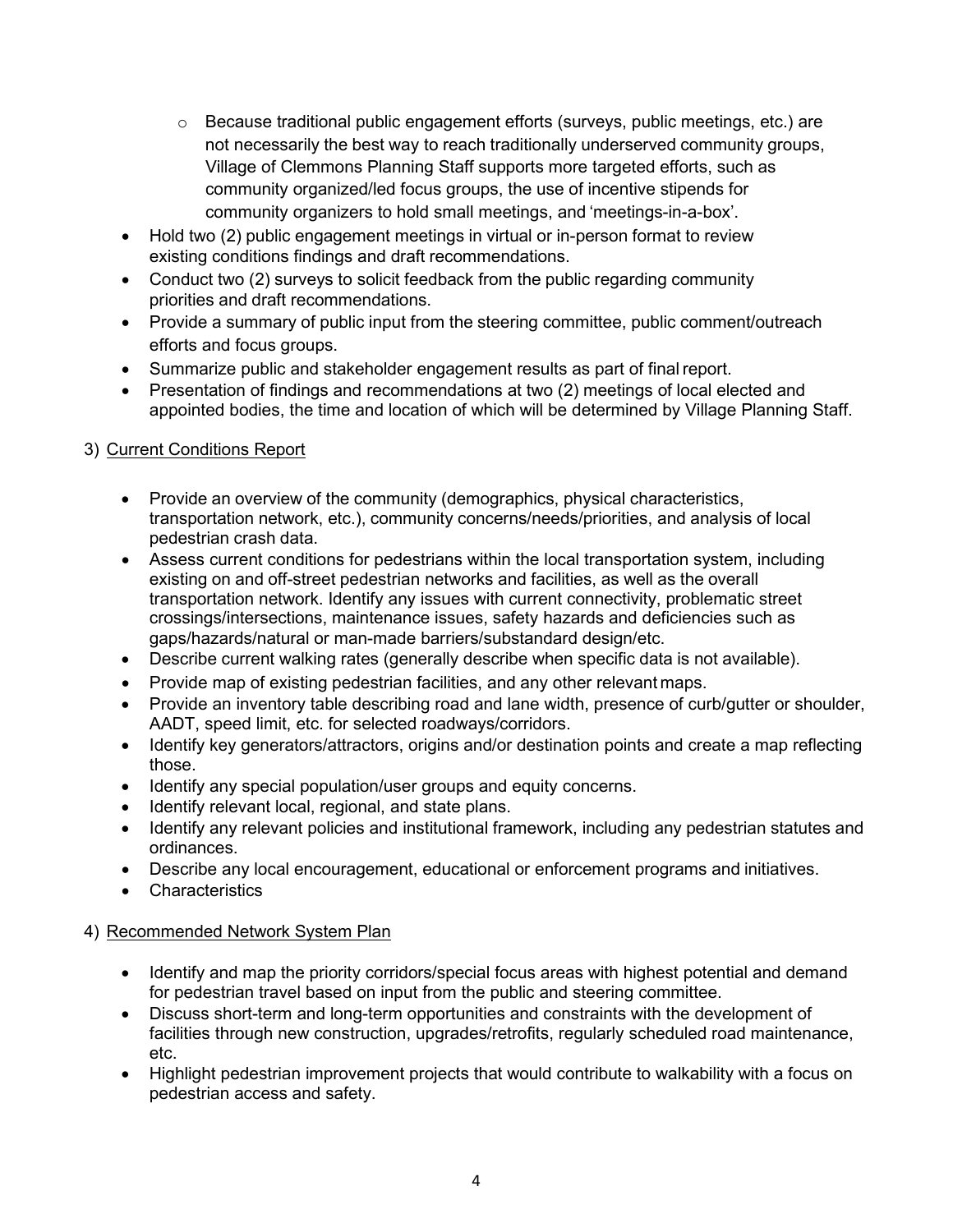- Develop a methodology for prioritizing projects (recommended alignment with NCDOT's STI Strategic Prioritization, where appropriate).
- Equity must be included as a factor in the project prioritization methodology.
- Identify and list potential projects (linear and crossing/intersection projects) including the existing roadway conditions, preferred treatment(s) and method of facility development, proposed cross- section, project development constraints, and cost estimates. This shall include five to ten priority project cutsheets that focus on projects that ideally have a greater opportunity for implementation in the short-term (through NCDOT's STI Strategic Prioritization or other funding/programming source). Visual renderings shall also be provided for the cutsheet priority projects.
- Cut sheets shall also include: planning-level cost estimates, discussion of significant barriers to implementation (right of way, utility relocation, stakeholder and/or political considerations, etc.) and key features of proposed improvements.
- Provide map(s) of recommended network.

#### 5) Recommended Programs and Policies

- Provided recommendations for encouragement, education and enforcement programs based on size and characteristics of the local community and input from the public/steering committee.
- Review local policies (UDO, land development regulations, etc.), departmental procedures, design guidelines and recommend changes where necessary.

#### 6) Implementation Plan

- Provide an overview of implementation recommendations and describe the organizational framework needed.
- Specifically outline administrative, policy, program, infrastructure, and other implementation action steps with a timeframe identified.
- Highlight short term "low hanging fruit" policy and program activities and project implementation next steps that could take place over the next 1-3 years
- Identify lead agencies and key partners and describe the roles of stakeholder agencies and organizations.
- Discuss some prime funding sources/opportunities.
- Provide performance measures that can be used as evaluation and monitoring metrics.
- Provide a summary of design guideline resources/links including how to use them, where to find them, etc.

#### 7) Final Deliverables

- Recommended project inventory organized by category, with cost estimates.
- Prioritized list and maps of short-term and long-term pedestrian improvements.
- Four to six (4-6) priority project visualizations for implementation.
- Final pedestrian network plan map for use as a transportation overlay and element of local and regional transportation plans.
- ArcGIS files (NCDOT's standard geodatabase template for pedestrian facilities).
- Additionally, the ArcGIS data of the proposed network will also be formatted separately to correspond with NCDOT Comprehensive Transportation Plans (CTP) mapping practices and provided to the Village of Clemmons and NCDOT.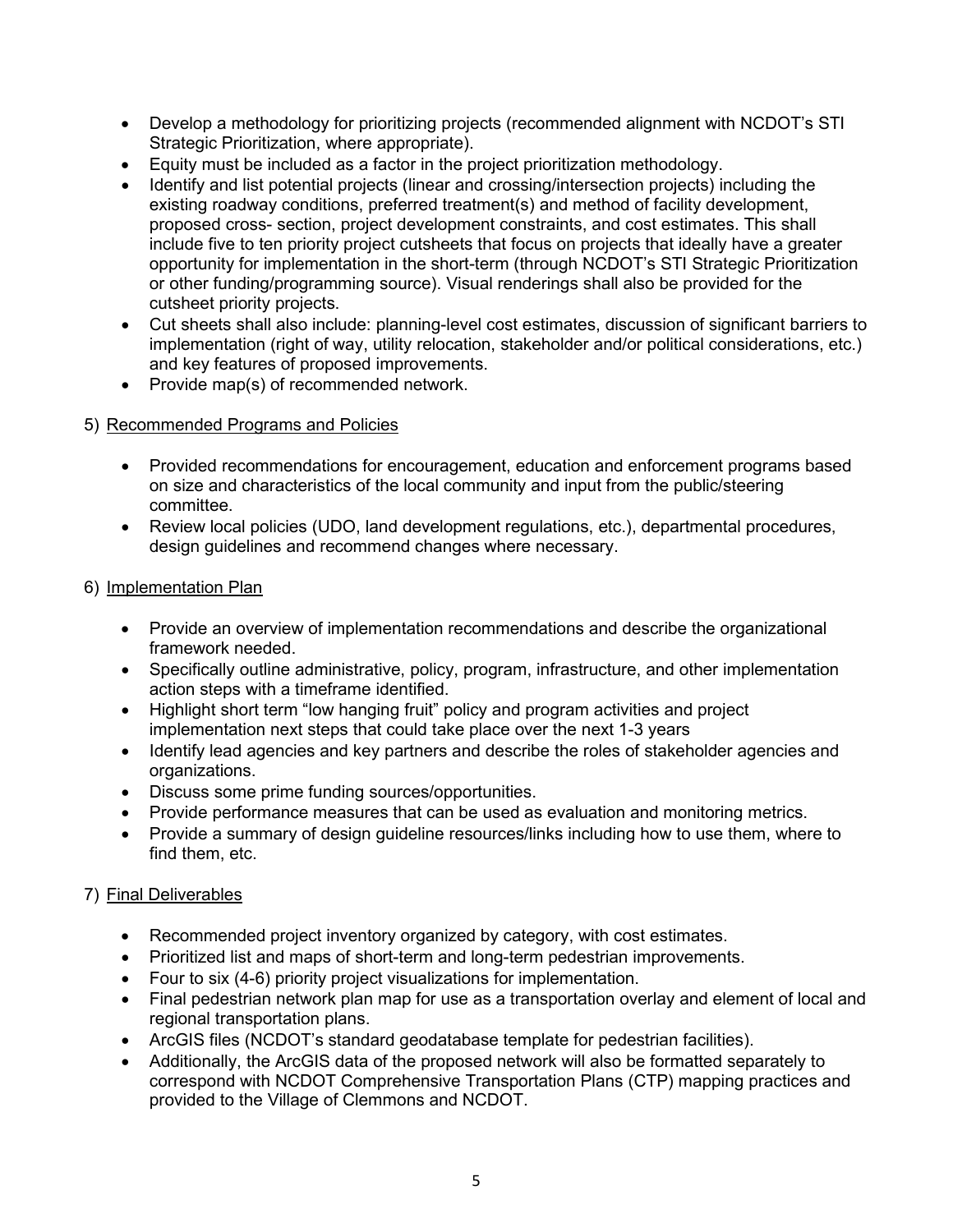- One (1) full color, bound copy of the plan for the Village of Clemmons.
- One (1) print-ready original of the plan.
- One (1) digital copy of the MS Word or InDesign document(s) and Adobe Acrobat files of document(s).
- Digital copies of all documents, maps, text, GIS layers, and images on a flash drive, including one digital copy for the Village of Clemmons and one digital copy for NCDOT.
- All rights released to the Village of Clemmons and NCDOT free of any passwords or other barriers.

### **PROPOSED CONTRACT TIME: PROPOSED CONTRACT TIME 9 MONTHS(S); and NO EXTENSION(S).**

### **PROPOSED CONTRACT PAYMENT TYPE: LUMP SUM**

### **SUBMITTAL REQUIREMENTS**

All LOIs are limited to **TWENTY** (**20**) pages (RS-2 forms are not included in the page count) inclusive of the cover sheet, and shall be typed on 8-1/2" x 11" format, single-spaced, one-sided.

*Submittal shall be electronic only.*

LOIs containing more than **TWENTY** (**20**) pages will not be considered.

**Firms submitting LOIs are encouraged to carefully check them for conformance to the requirements stated above. If LOIs do not meet ALL of these requirements they will be disqualified. No exception will be granted.**

# **SELECTION PROCESS**

Following is a general description of the selection process:

- The Village of Clemmons will review all qualifying LOI submittals.
- For Limited Services Contracts (On-Call type contracts), the Village of Clemmons MAY, at the Village's discretion, choose any number of firms to provide the services being solicited.
- For Project-Specific Contracts (non On-Call type contracts), the Village of Clemmons MAY, at the Village's discretion, shortlist a minimum of three (3) firms to be interviewed. IF APPLICABLE, dates of shortlisting and dates for interviews are shown in the section SUBMISSION SCHEDULE AND KEY DATES at the end of this RFLOI.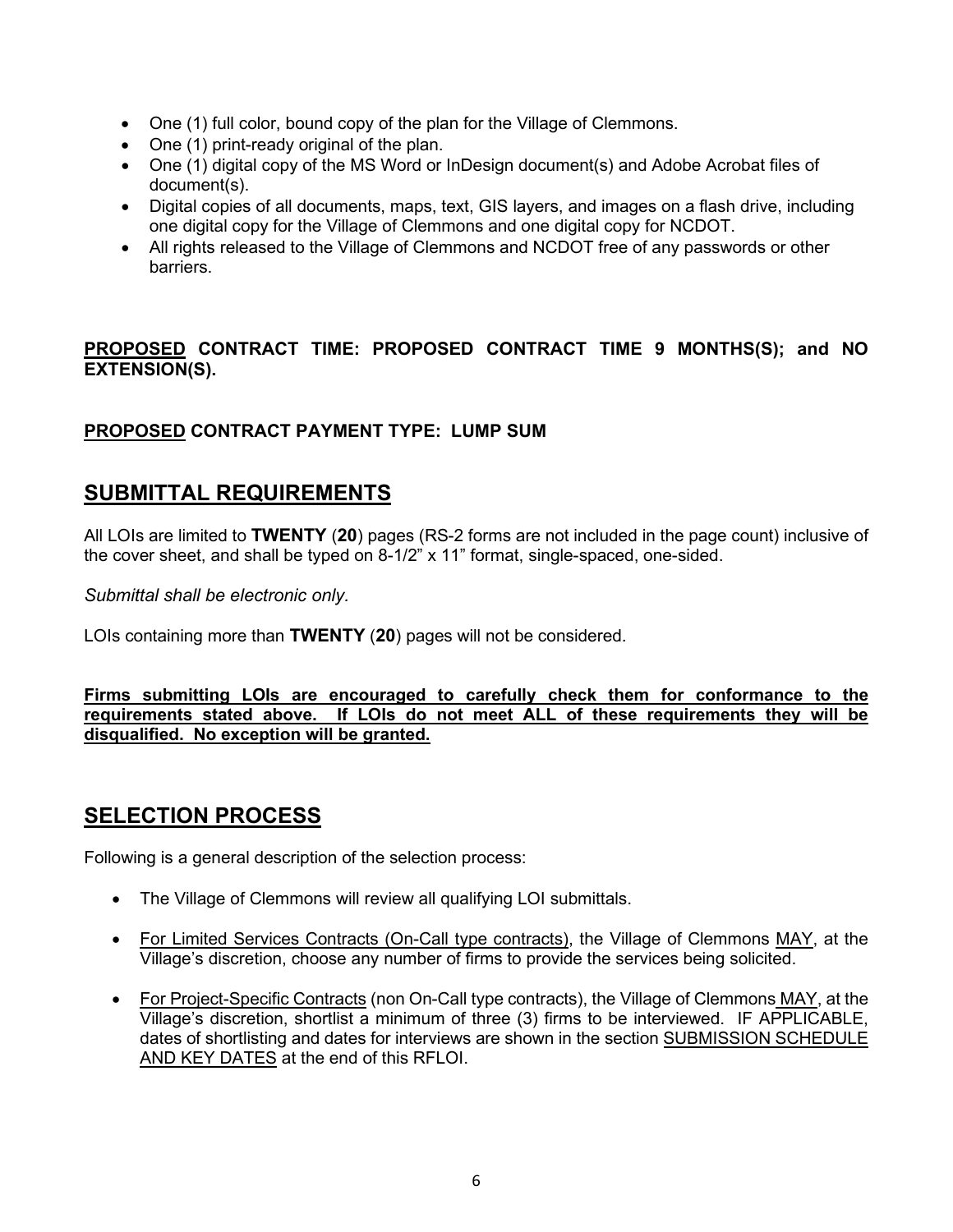• In order to be considered for selection, consultants must submit a complete response to this RFLOI prior to the specified deadlines. Failure to submit all information in a timely manner will result in disqualification.

# **TITLE VI NONDISCRIMINATION NOTIFICATION**

The LGA in accordance with the provisions of Title VI of the Civil Rights Act of 1964 (78 Stat. 252, 42 US.C. §§ 2000d to 2000d-4) and the Regulations, hereby notifies all RESPONDENTS that it will affirmatively ensure that any contract entered into pursuant to this advertisement, disadvantaged business enterprises will be afforded full and fair opportunity to submit LETTERS of INTEREST (LOIs) in response to this ADVERTISEMENT and will not be discriminated against on the grounds of race, color, or national origin in consideration for an award.

# **SMALL PROFESSIONAL SERVICE FIRM (SPSF) PARTICIPATION**

The Department encourages the use of Small Professional Services Firms (SPSF). Small businesses determined to be eligible for participation in the SPSF program are those meeting size standards defined by Small Business Administration (SBA) regulations, 13 CFR Part 121 in Sector 54 under the North American Industrial Classification System (NAICS). The SPSF program is a race, ethnicity, and genderneutral program designed to increase the availability of contracting opportunities for small businesses on federal, state or locally funded contracts. SPSF participation is not contingent upon the funding source.

The Firm, at the time the Letter of Interest is submitted, shall submit a listing of all known SPSF firms that will participate in the performance of the identified work. The participation shall be submitted on the Department's Subconsultant Form RS-2. RS-2 forms may be accessed on the Department's website at [NCDOT Connect Guidelines & Forms.](https://connect.ncdot.gov/business/consultants/Pages/Guidelines-Forms.aspx)

The SPSF must be qualified with the Department to perform the work for which they are listed.

# **PREQUALIFICATION**

The Department maintains on file the qualifications and key personnel for each approved discipline, as well as any required samples of work. Each year on the anniversary date of the company, the firm shall renew their prequalified disciplines. If your firm has not renewed its application as required by your anniversary date or if your firm is not currently prequalified, please submit an application to the Department **prior to submittal of your LOI**. An application may be accessed on the Department's website at [Prequalifying Private Consulting Firms](https://connect.ncdot.gov/business/Prequal/Pages/Private-Consulting-Firm.aspx) -- Learn how to become Prequalified as a Private Consulting Firm with NCDOT. Having this data on file with the Department eliminates the need to resubmit this data with each letter of interest.

Professional Services Contracts are race and gender neutral and do not contain goals. However, the Respondent is encouraged to give every opportunity to allow Disadvantaged, Minority-Owned and Women-Owned Business Enterprises (DBE/MBE/WBE) subconsultant utilization on all LOIs, contracts and supplemental agreements. The Firm, subconsultant and sub firm shall not discriminate on the basis of race, religion, color, national origin, age, disability or sex in the performance of this contract.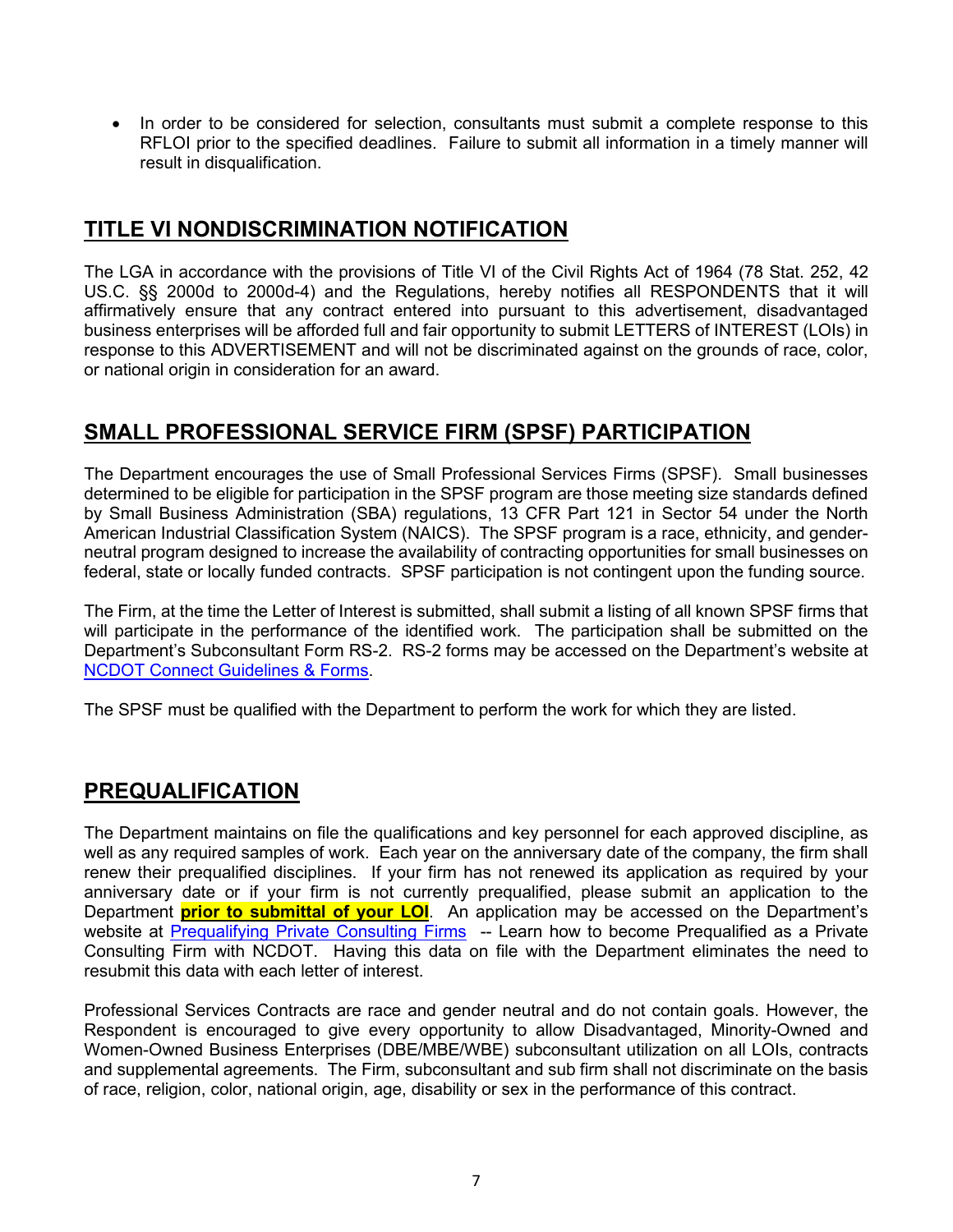# **DIRECTORY OF FIRMS AND DEPARTMENT ENDORSEMENT**

Real-time information about firms doing business with the Department, and information regarding prequalification' and certifications, is available in the Directory of Transportation Firms. The Directory can be accessed on the Department's website at [Directory of Firms](https://www.ebs.nc.gov/VendorDirectory/default.html) -- Complete listing of certified and prequalified firms.

The listing of an individual firm in the Department's directory shall not be construed as an endorsement of the firm.

# **SELECTION CRITERIA**

#### **All prequalified firms who submit responsive letters of interest will be considered.**

In selecting a firm/team, the selection committee will take into consideration qualification information including such factors as:

- 1. **QUALIFICATION OF THE FIRM – 40% =** Outline and specify the qualifications of the firm to provide the requested services as outlined in the scope of work and any innovative ideas/approaches.
- 2. **PAST PERFORMANCE – 30% =** Past performance/ Demonstrated experience, proven record of success on similar projects. Firm's experience, knowledge, and familiarity with the desired services.
- 3. **PROJECT APPROACH AND PROJECT UNDERSTANDING – 30% =** Preference shall be afforded to those firms that, in the opinion of the Village, will be able to adequately respond to requests for consultation meetings or project administration requirements, and firms having a detailed understanding of the project requirements.

After reviewing qualifications, if firms are equal on the evaluation review, then those qualified firms with proposed SPSF participation will be given priority consideration.

# **SUBMISSION ORGANIZATION AND INFORMATION REQUIREMENTS**

The LOI should be addressed to **Nasser Rahimzadeh, Village Planner** and must include the name, address, telephone number, and e-mail address of the prime consultant's contact person for this RFLOI.

The LOI must also include the information outlined below:

Chapter 1 - Introduction

The Introduction should demonstrate the consultant's overall qualifications to fulfill the requirements of the scope of work and should contain the following elements of information:

- **Expression of firm's interest in the work;**
- **Statement of whether firm is on register;**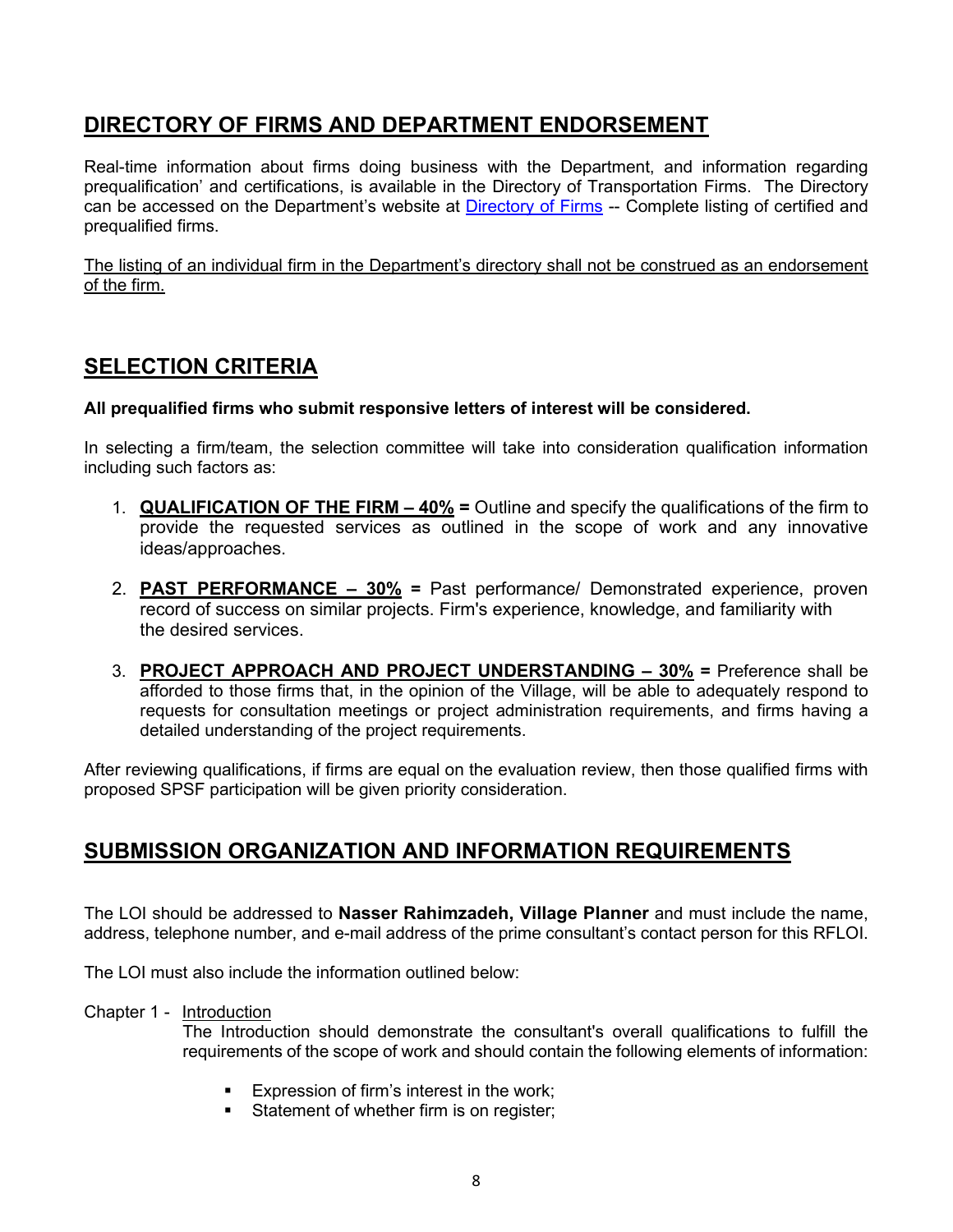- Date of most recent private engineering firm qualification;
- Statement regarding firm's(') possible conflict of interest for the work; and
- Summation of information contained in the letter of interest.

#### Chapter 2 - Team Qualifications

This chapter should elaborate on the general information presented in the introduction, to establish the credentials and experience of the consultant to undertake this type of effort. The following must be included:

- 1. Identify recent, similar projects the firm, acting as the prime contractor, has conducted which demonstrates its ability to conduct and manage the project. Provide a synopsis of each project and include the date completed, and contact person.
- 2. If subconsultants are involved, provide corresponding information describing their qualifications as requested in bullet number 1 above.

#### Chapter 3 - Team Experience

This chapter must provide the names, classifications, and location of the firm's North Carolina employees and resources to be assigned to the advertised work; and the professional credentials and experience of the persons assigned to the project, along with any unique qualifications of key personnel. Although standard personnel resumes may be included, identify pertinent team experience to be applied to this project. Specifically, the Department is interested in the experience, expertise, and total quality of the consultant's proposed team. If principals of the firm will not be actively involved in the study/contract/project, do not list them. The submittal shall clearly indicate the Consultant's Project Manager, other key Team Members and his/her qualifications for the proposed work. Also, include the team's organization chart for the Project / Plan. A Capacity Chart / Graph (available work force) should also be included. Any other pertinent information should also be listed in this section.

*Note:* If a project team or subconsultant encounters personnel changes, or any other changes of significance dealing with the company, NCDOT should be notified immediately.

#### Chapter 4 - Technical Approach

The consultant shall provide information on its understanding of, and approach to accomplish, this project, including their envisioned scope for the work and any innovative ideas/approaches, and a schedule to achieve the dates outlined in this RFLOI (if any projectspecific dates are outlined below).

#### APPENDICES-

CONSULTANT CERTIFICATION Form RS-2

Completed Form RS-2 forms SHALL be submitted with the firm's letter of interest. This section is limited to the number of pages required to provide the requested information.

Submit Form RS-2 forms for the following: